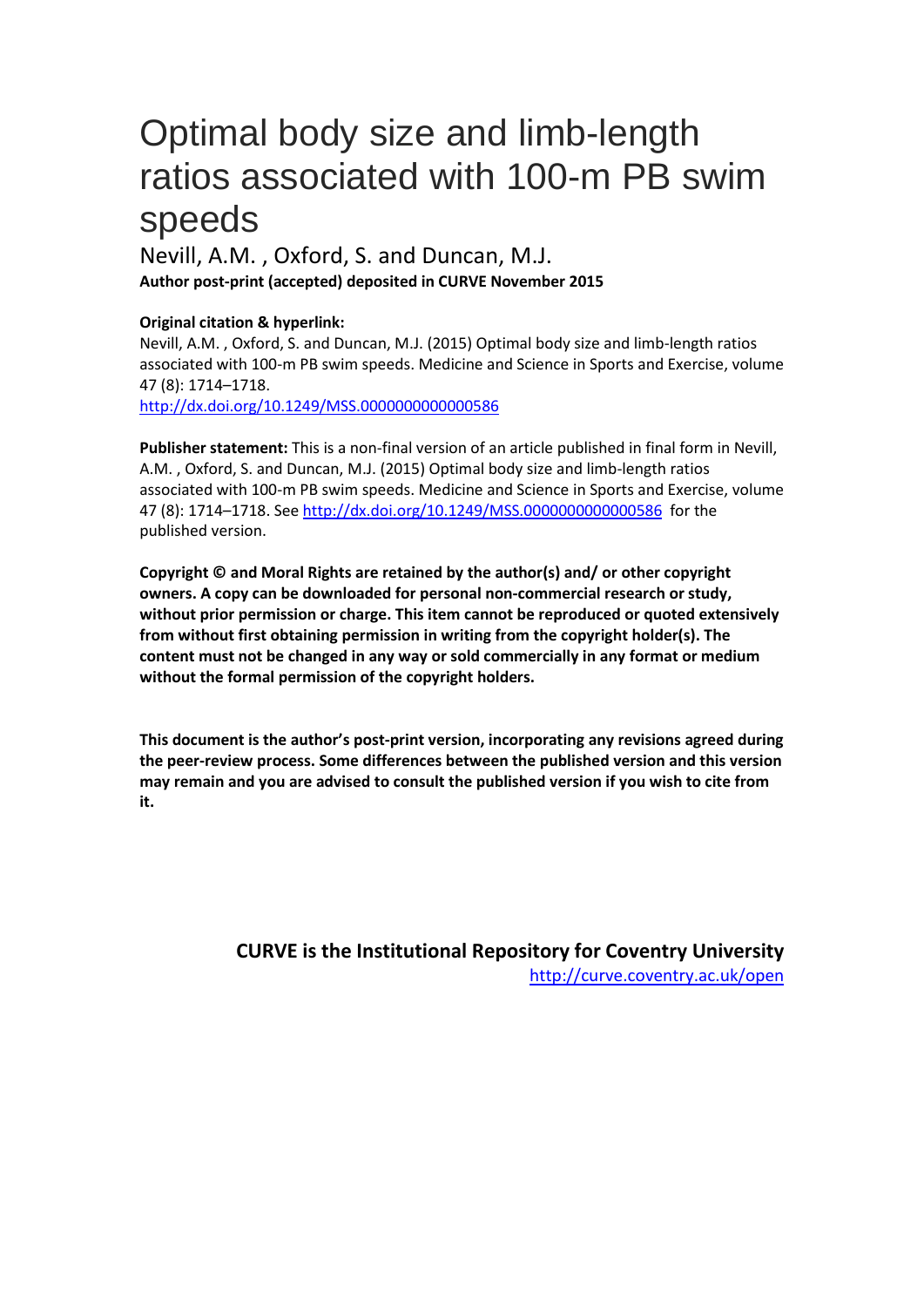**Title:** The optimal body size and limb-length ratios associated with 100m PB swim speeds.

- 3 Alan M. Nevill<sup>1</sup>, Samuel W. Oxford<sup>2</sup>, Michael J. Duncan<sup>2</sup>
- <sup>1</sup> Faculty of Health, Education and Wellbeing, University of Wolverhampton, UK
- $2^{\degree}$  <sup>2</sup> Centre for Applied Biological and Exercise Science, Coventry University, UK
- 
- Address for Correspondence:
- Alan Nevill
- University of Wolverhampton
- Faculty of Education, Health and Wellbeing
- Walsall Campus
- Gorway Road
- Walsall, WS1 3BD
- Tel: +44 (0)1902 322838
- Fax: +44 (0)1902 322894
-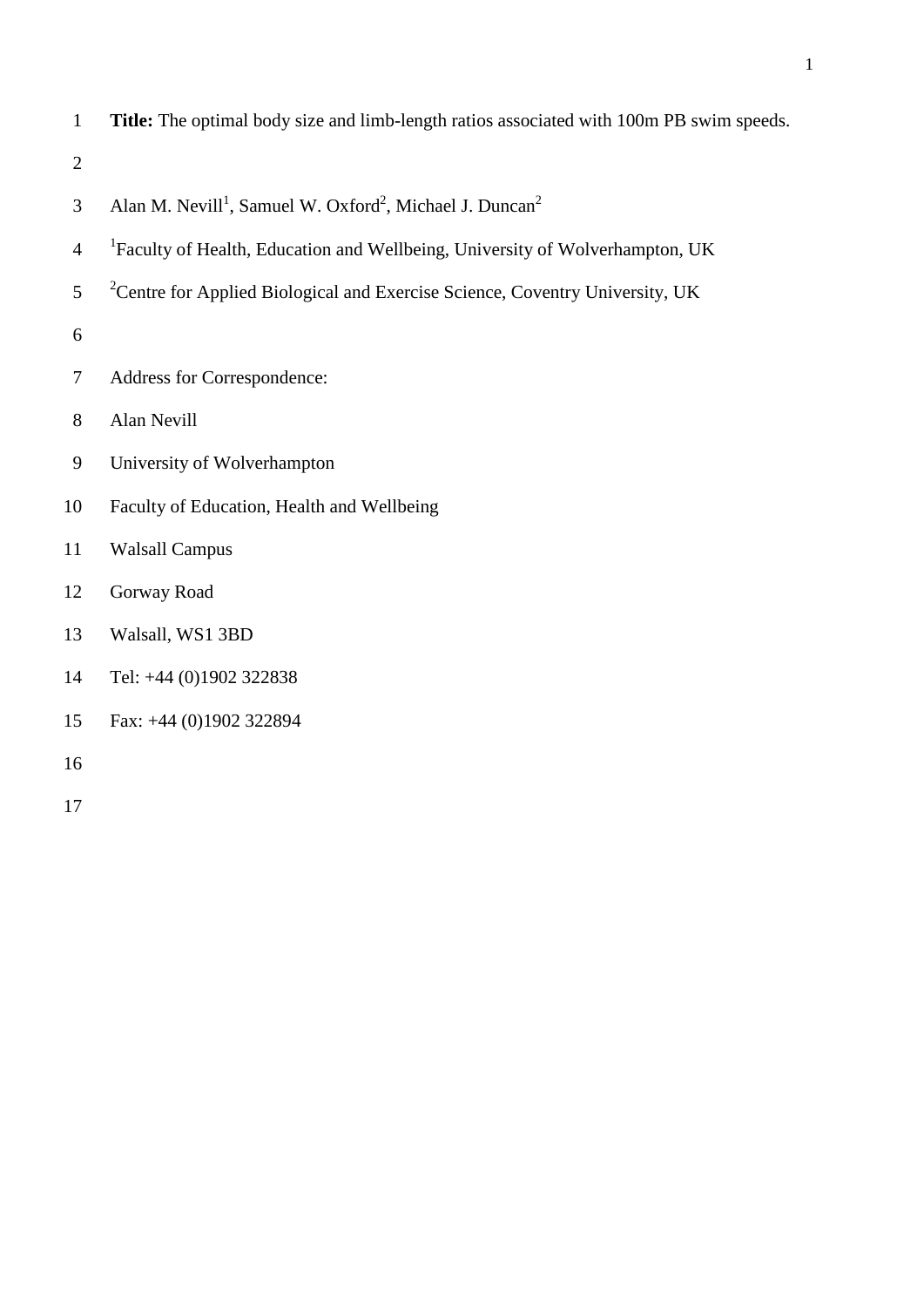#### **Abstract**

 **Purpose:** To identify optimal body size and limb segment-length ratios associated with the children and adolescents' 100m personal-best swim speeds. **Methods**: Fifty national-standard 21 youth swimmers (21 males, 29 females, ages 11-16 years, mean age  $\pm$  SD = 13.5  $\pm$  1.5 years) participated in the study. Anthropometry comprised stature, body mass, skinfolds, maturity offset, upper arm, lower arm and hand lengths and upper leg, lower leg and foot lengths. Swimming performance was taken as the personal best (PB) time/speeds for the 100m freestyle swim recorded in competition. To identify the optimal body-size and body- composition components associated with 100m personal-best (PB) swimming speeds (having controlled for age and maturity offset), we adopted a multiplicative allometric log-linear regression model, refined using backward elimination. **Results**: Lean body mass was the singularly most important whole-body characteristic. Stature and body mass did not contribute to the model, suggesting that the advantage of longer levers was limb specific rather than a general whole-body advantage. The allometric model also identified that having greater limb segment-length ratios, i.e., the arm ratio=(low arm)/(upper arm) and the foot-leg ratio=(foot)/(lower leg) was key to PB swimming speeds. **Conclusions**: It is only by adopting multiplicative allometric models that the above ratios could have been derived. The advantage of having a greater lower arm is clear but to have, at the same time, a shorter upper arm (achieved by adopting a closer elbow-angle technique or possessing a naturally endowed shorter upper arm) is a new insight into swimming performance. A greater foot-to-lower leg ratio suggests that a combination of larger feet and a shorter lower-leg length may also benefit PB swim speeds.

**Keywords:** Personal-best swim speeds; limb segment lengths; ratios; allometric models; log-

linear regression.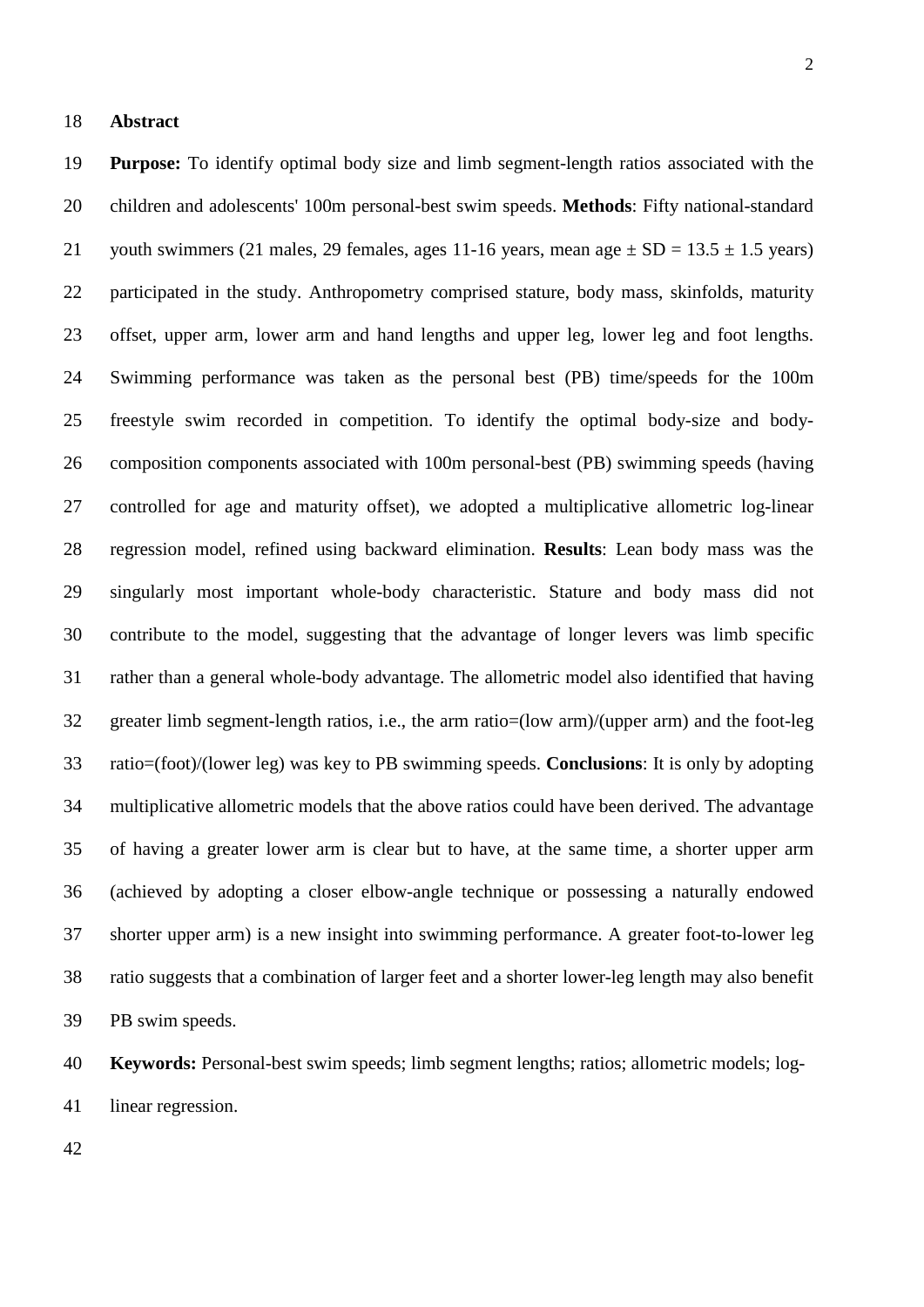#### **Introduction**

 Understanding physical and anthropometric factors that underpin children and adolescent's performance in swimming is important for talent identification (19). A substantial body of research, conducted with adult swimmers has indicated the importance of anthropometric variables for adult swimming performance, particularly overall swim speed (16, 27). Carter (3) reported that swimmers have relatively long extremities, square shoulders and a pronounced muscular build using data from the 1976 Montreal Olympic Games. In general, taller and bigger swimmers can produce more work per stroke (11), and therefore their stroke length is longer. The smaller swimmer cannot achieve such long stroke lengths thus they utilise a higher stroke rate (11). Greater stature (height) and longer segment lengths have also been linked to greater propelling economy and longer stroke lengths in front crawl 54 in adult male swimmers (17, 29).

 However, there is little information on the impact of anthropometric variables in pediatric swimmers. With the use of anthropometry being prevalent in many talent identification programmes, including those of the Federation Internationale De Natation (FINA) (10), there is a need to understand how anthropometric variables impact on swimming performance. Of those studies that have examined how anthropometric and other variables predict pediatric swimming performance, there is a lack of consistency in the range and type of variables examined and a corresponding lack of agreement in those studies that have examined young swimmers. Morais et al (21) reported that arm span was the key anthropometric variable in predicting swimming performance in adolescent swimmers. This conclusion was also supported by Jurimae et al (15) who reported that arm span was the major 65 anthropometric determinant alongside  $VO<sub>2</sub>$  peak in 400m freestyle swim performance in a group of 29 pre- and post-pubertal adolescent swimmers. Conversely, Geladas et al. (12) reported that in 263, 12-14 year old boys, upper extremity length was significantly related to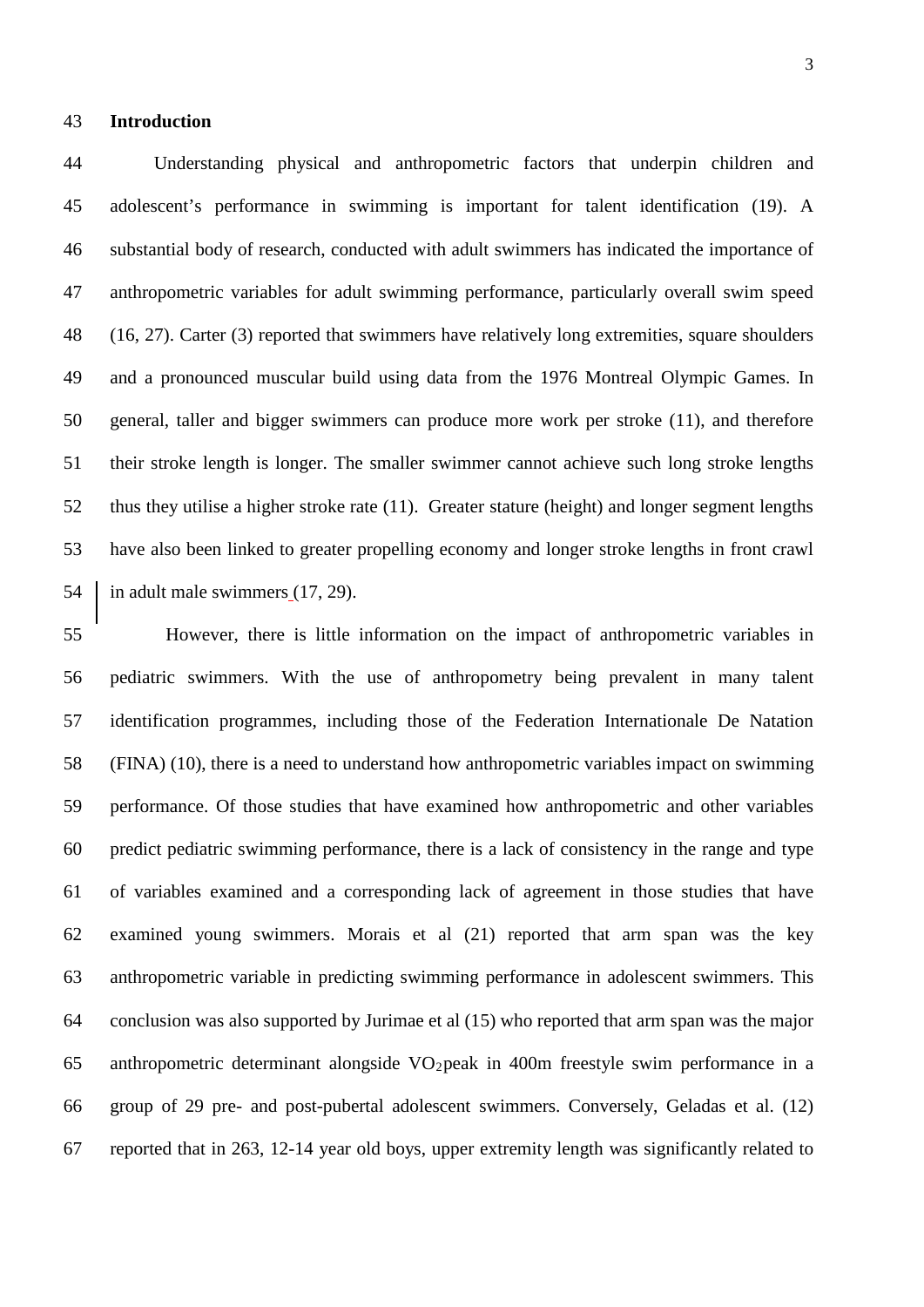100m freestyle swim performance whereas, in girls, upper extremity length, height and hand length significantly predicted performance. Despite this, few studies appear to have investigated the contribution that segment lengths appear to make on swimming performance. This is surprising as a range of research studies have suggested that different limb segment lengths are better predictors of athletic performance than whole limb length. For example, Caruso et al (4) recently reported that upper arm length was the best predictor of vertical jump performance in college athletes. Green and Gabriel (13) also recently identified that forearm length and regional muscle mass were the best predictors of isometric strength in adults. Hahn (14) has also identified 'optimum' ratios of upper and lower arm and leg lengths for rowing performance.

 The influence of body size, body composition and limb-segment lengths in swimming performance of children and adolescents is a matter of continuing debate. One approach that is currently viewed as a suitable mode to help solving this issue, given its sound theoretical basis, biologically driven, and its elegant and versatile statistical methodology, is the use of allometric modelling (22, 23, 24). This technique often provides a dimensionless expression of data in the form of ratios (e.g., crural index, upper arm-to-lower arm, reciprocal ponderal 84 index RPI=stature-to-body mass<sup>0.333</sup>). Furthermore, its modelling techniques properly address the effects of age and sex differences in growth and biological maturation in motor performance interpretation (18). Hence, the purpose of this study was to use allometric models to identify the optimal body size and limb segment-length ratio characteristics 88 associated with the children and adolescentee's 100m personal-best swim speeds.

**Participants**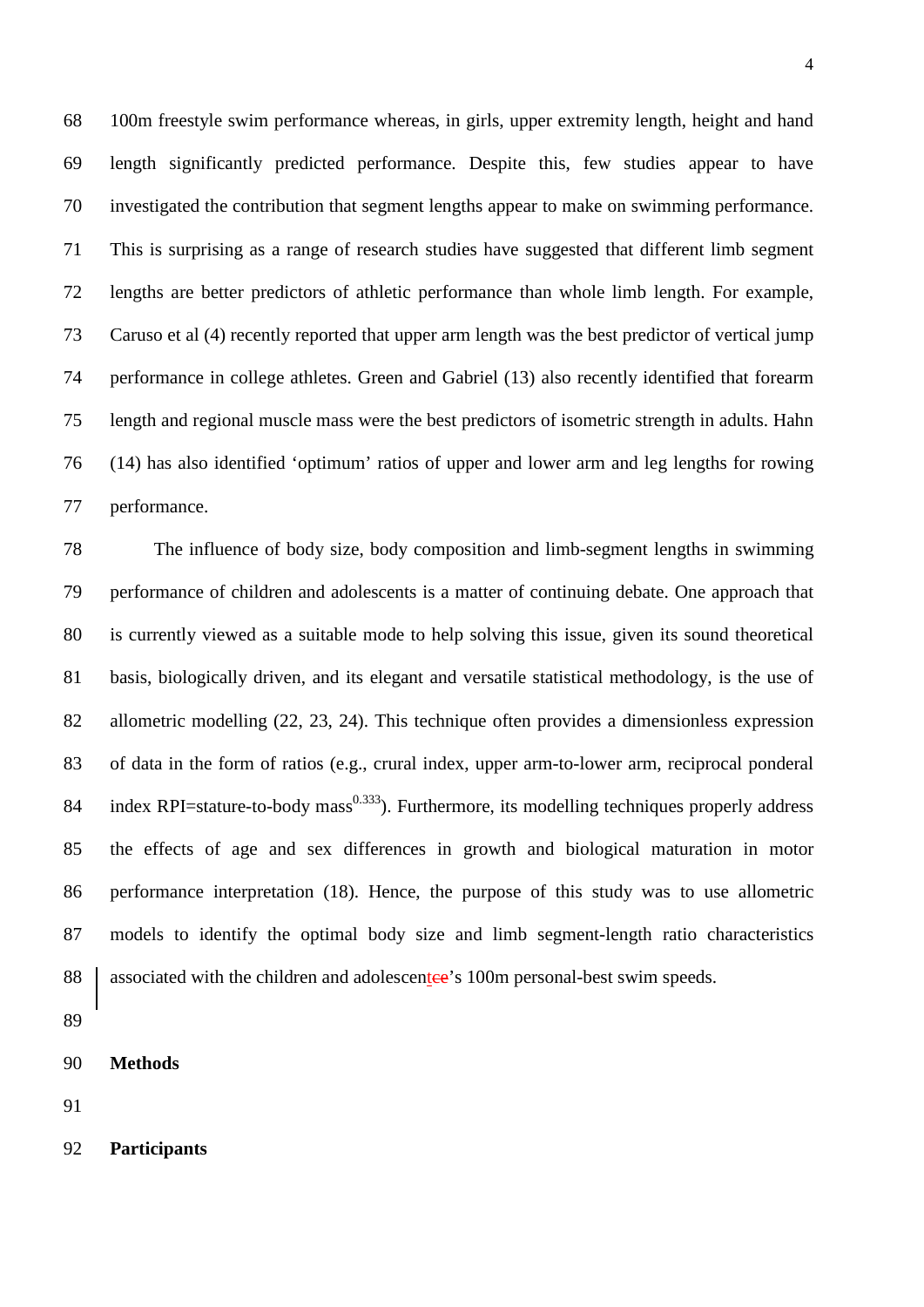With institutional ethics approval, informed consent and parental assent, 50 competitive youth 94 swimmers (21 males, 29 females, ages 11-16 years, mean age  $\pm$  SD = 13.5  $\pm$  1.5 years) participated in this study. The swimmers were currently competing at national level and were part of a UK Amateur Swimming Association beacon squad. This squad sits below competitive adult international standard and forms the focus for talent development in UK swimming. There were no participant withdrawals from this sample. Individual participants 99 were currently engaged in between 4 and 9 formal training sessions per week (mean  $\pm$  SD of 100 training sessions per week =  $6.9 \pm 1.2$  sessions/week).

#### **Anthropometry**

 Stature (m) and mass (kg) were assessed, to the nearest 0.5cm and 0.1kg, using a SECA stadiometer and weighing scales (SECA Instruments Ltd, Hamburg, Germany). Skinfolds were taken on the right hand side of the body using Harpenden skinfold callipers (Harpenden Instruments, Cambridge, UK) from the tricep, bicep, subscapular, iliac crest, supraspinale, mid abdominal, front thigh and medial calf sites. Individual skinfolds were summed to create a total sum of skinfolds measure to reflect overall adiposity (28). In addition, skinfold data alongside the Durnin and Womersley (9) skinfold equation were used to estimate body fat mass and lean body mass. Limb lengths were assessed using a non-stretchable tape measure and consisted of measures of upper arm, lower arm and hand lengths and upper leg, lower leg and foot lengths. Anthropometric measurements were assessed following guidelines from the International Society for the Advancement of Kinanthropometry (ISAK) (28). Inter tester technical error of measurement (TEM) were all 10% or lower for skinfolds or 2% or lower for limb lengths. Intra tester TEMs were 5% or lower for skinfolds or 2% or lower for limb lengths. Both inter and intra tester TEMs were consistent with ISAK guidelines for surface anthropometry. In addition, physical maturation (maturity offset) was assessed using the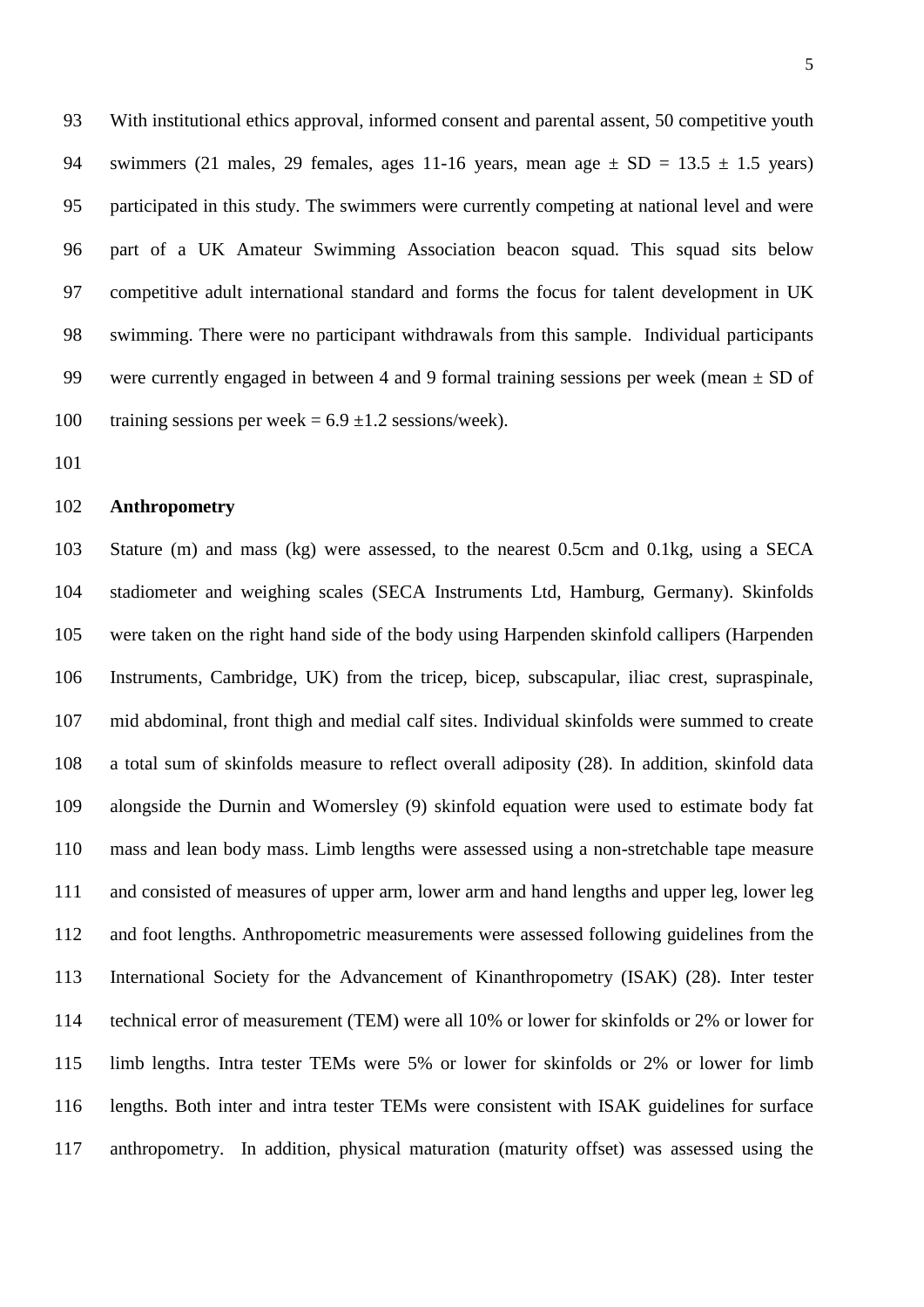predictive equation of Mirwald et al (20) based on age, stature, leg length and sitting height by predicting the age at peak height velocity (APHV).

## **Performance quantification**

 In order to provide a measure of swimming performance, the personal best time recorded in competition for the 100m freestyle swim was provided for each swimmer by their coaching staff.

## **Statistical Methods**

 In order to identify the optimal body-size components, including body mass (M), stature (H), lean body mass (LBM) and limb-lengths (LL), associated with children and adolescence's 129 100m personal-best (PB) swimming speed  $(m.s<sup>-1</sup>)$  having controlled for age and maturity 130 offset  $(M<sub>off</sub>)$ , we adopted the following multiplicative model with allometric body size components similar to those used to model the physical performance variables of Greek (26) and Peruvian children (2).

133 PB speed = 
$$
a \cdot (M)^{k_1} \cdot (H)^{k_2} \cdot (LBM)^{k_3} \cdot \Pi (LL_i)^{k_i} \cdot \exp(b \cdot \text{age} + c \cdot \text{age}^2 + d \cdot M_{off}) \cdot \varepsilon.
$$
 (1)

134 where 'a' is a constant and  $\Pi$  (LL<sub>i</sub>)<sup>k<sub>i</sub></sup> (i=4, 5, ..., 9) represents the product of limb segment-135 length measurements raised to the power  $k_i$ ; with i=4 is the upper arm, 5=lower arm, 6=hand, 7= upper leg, 8=lower leg, 9=foot. This model has the advantages of having proportional body size components and the flexibility of a non-linear quadratic in age within an exponential term that will ensure that the 100 m PB swim speeds will always remain non- negative irrespective of the child or adolescent's age. Note that the multiplicative error ratio 'ε' assumes the error will increase in proportion to the child's swimming performance.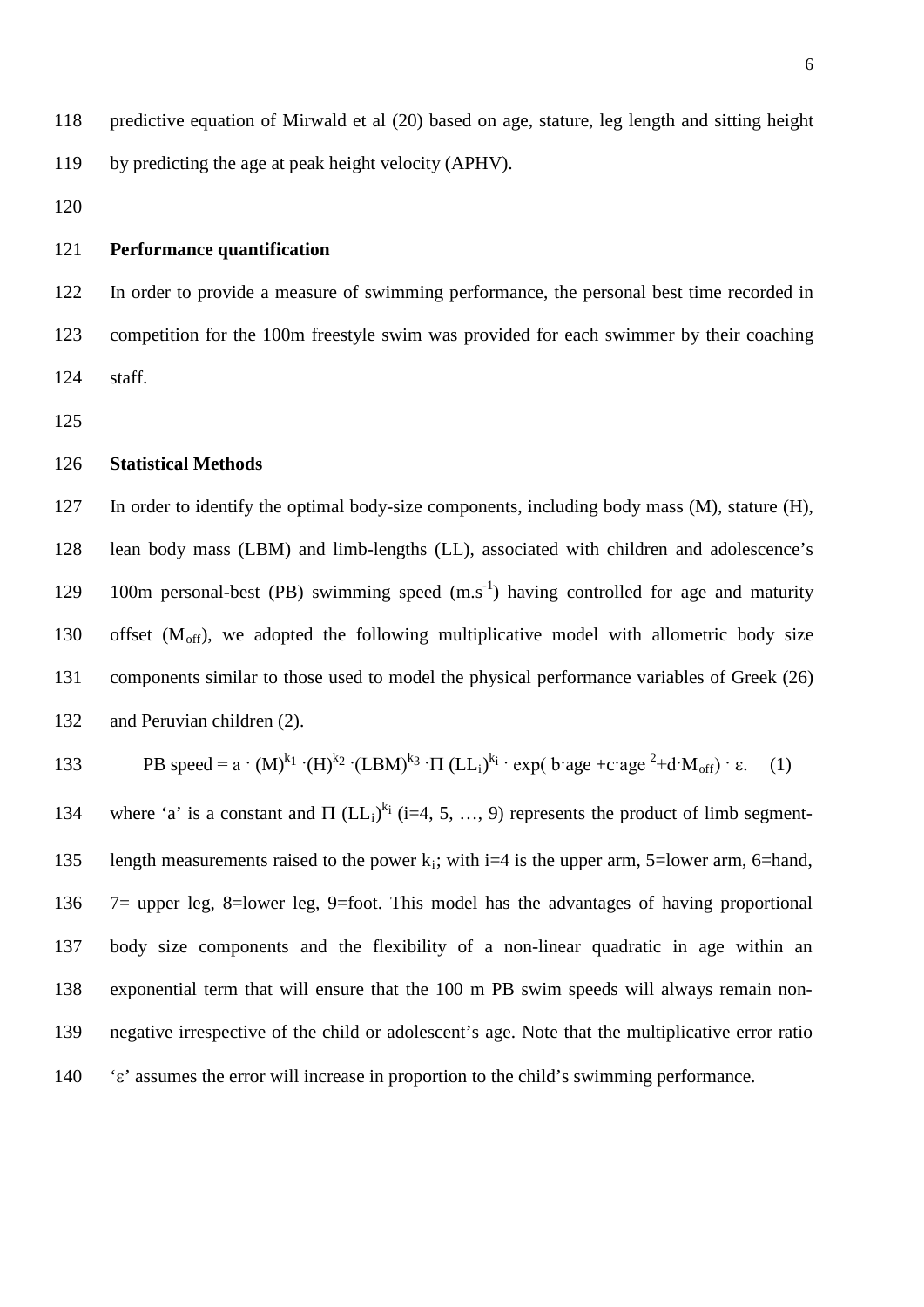The model (Eq. 1) can be linearized with a log transformation. A linear regression on ln(PB) (ln=natural logarithms) can then be used to estimate the unknown parameters of the log-transformed model:  $L_n(PB)=ln(a)+k_1\cdot ln(M)+k_2\cdot ln(H)+k_3\cdot ln(LBM)+\Sigma$   $k_i\cdot ln(LL_i)+b\cdot age+c\cdot age^2+d\cdot M_{off}+ln(\epsilon).$ 145 (2) Having fitted the saturated model (all available body size variables), an appropriate 'parsimonious' model can be obtained using '*backward elimination*' (8) in which at each step the least important (non-significant) body-size and limb segment-length variable is dropped from the current model. Further categorical or group differences within the population, e.g. sex, can be explored by allowing the constant intercept parameter 'ln(a)' in Eq. 2 to vary for each group (by introducing them as fixed factors within an ANCOVA). The significance level was set at *P*<0.05. **Results** The parsimonious solution to the backward elimination regression analysis of Ln(PB) resulted

in the following multiple regressions model (Table 1):

- --Table 1 about here--
- 

160 The multiplicative allometric model relating 100 m PB swim speeds  $(m.s<sup>-1</sup>)$  to the body size and limb-length variables found only lean body mass (body mass and stature were dropped from the analysis) plus 4 limb-length variables (upper arm, lower arm, lower leg and foot length, all log transformed) as significant predictors of log-transformed swim speed, together 164 with a significant quadratic in age, as seen in Figure 1. Clearly, lean-body mass  $(LBM^{0.33})$  is a key indicator of PB swim speed. Furthermore, the limb-length beta-weight signs alternated,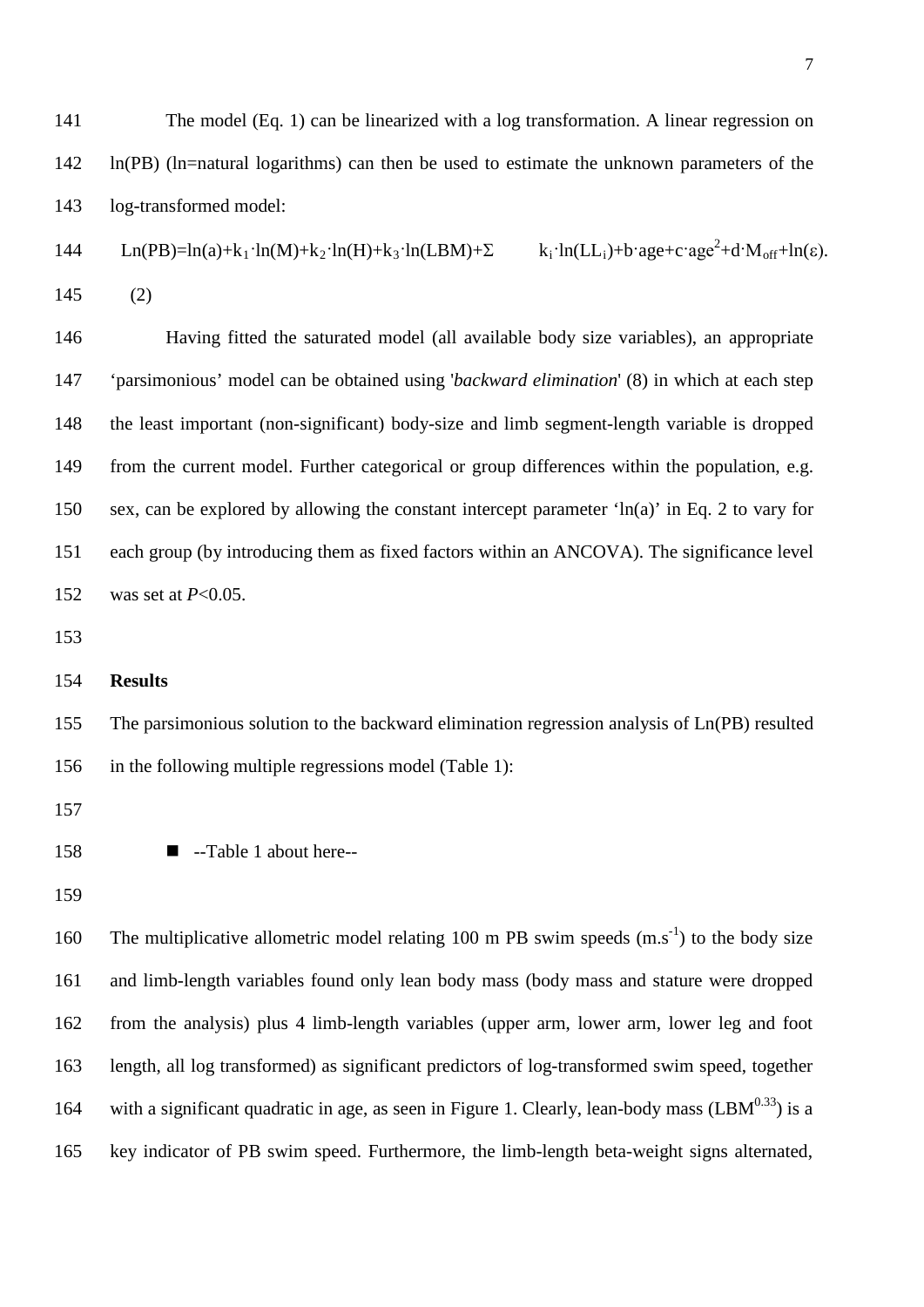166 suggesting that having taken anti-logs, the arm ratio=(low arm)<sup>0.18</sup>/(upper arm)<sup>0.40</sup> and the 167 foot-to-lower-leg ratio= $(foot)^{0.34}/(lower leg)^{0.32}$  are also key indicators of PB swimming success, having controlled for the differences in age.

--Figure 1 about here--

172 The adjusted coefficient of determination, adjusted  $R^2$  was 83.8% with the log-transformed error ratio being 0.0462 or 4.7%, having taken antilogs. The constant 'a' did not vary significantly with sex, suggesting that the model can be regarded as common for children of either sex

## **Discussion**

 The present study used an allometric modelling approach to identify the optimal body- size and limb segment-length characteristics associated with personal-best 100m swimming performances in 50 national-standard children and adolescents (having controlled for differences in age). The results identified that lean-body mass was the single most important whole-body size characteristic. Stature and body mass did not contribute significantly to the allometric model, suggesting that the advantage of longer levers was limb-segment specific rather than a more general whole-body advantage. Longer lever length (arm or leg) is potentially mechanically disadvantageous in some ways because the involved muscles have to exert greater force and, hence use greater energy. However, longer lever length, increases reach and the distance that is available for generation of propulsion, countering the greater energy requirement due to using fewer strokes.

 The advantage of having greater lean-body mass suggests that swimmers require greater muscularity to propel themselves faster through the water, having controlled for differences in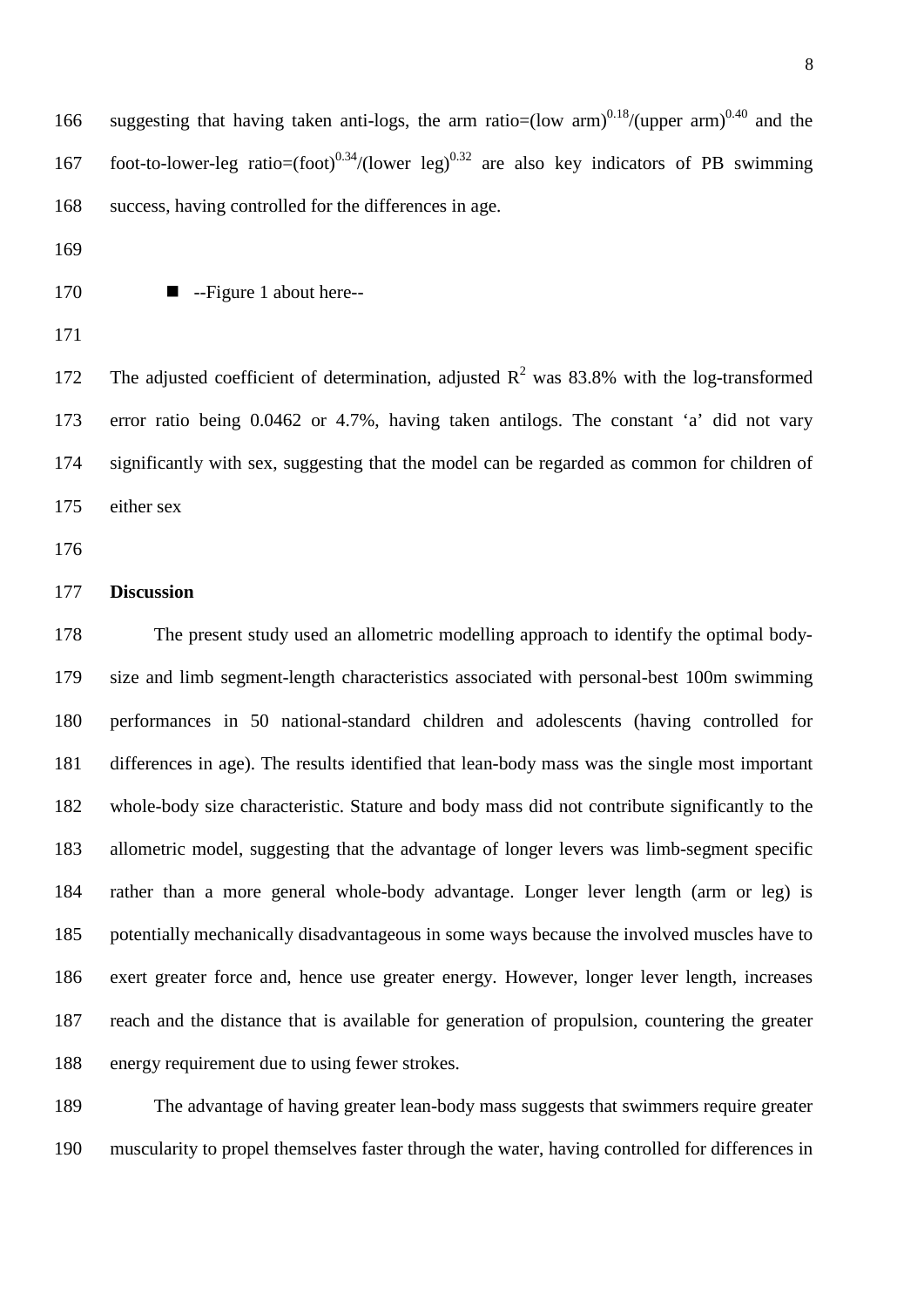age. Stroke rate may also be influenced by the inertial properties of the limbs, particularly their mass and distribution of mass. Although limb volume or limb mass was not determined in the present study, the overall greater lean-body mass is likely to be associated with greater lean-body mass in the limbs, translating into greater stroke rate and subsequent propulsion. Note that the quadratic in age peaks at just over 16 years (estimated using elementary differential calculus) and the maturity offset was not required in the final parsimonious model, implying that children who mature either earlier or late are at no great advantage (nor disadvantage) at swimming.

 Probably the most important finding from the allometric model reported in Table 1, is the advantage of having greater limb segment-length ratios, i.e., the arm ratio=(low arm)/(upper arm) and the foot by lower-leg ratio=(foot)/(lower leg) at swimming speeds. (We also observed that the upper leg made a negative, and the hand made a positive contribution to the prediction of PB swim speed, but neither were significant contributors to the allometric model and, as such, were removed during the backward elimination process). The advantage of having greater lower arm is fairly obvious, in that this segment of the arm act as a paddle providing the swimmer with a greater lever to propel the swimmer through the water. The additional requirement that the upper arm should be shorter was initially not so obvious. However, Zamparo (31) observed that "swimming with a closer elbow angle should improve the propelling efficiency of the arm stroke and that subjects with a shorter arm length are naturally endowed with a better 'swimming technique' with respect to those with longer upper limbs" (P53).

 Similar to having a longer lower arm, having a greater foot length will also act to increase the surface area thus leading to greater propelling efficiency (31). The need to have longer legs in swimming is not needed as an increased leg length will alter the flotation of the swimmer, potentially resulting in a sinking of the legs. An increase in the downward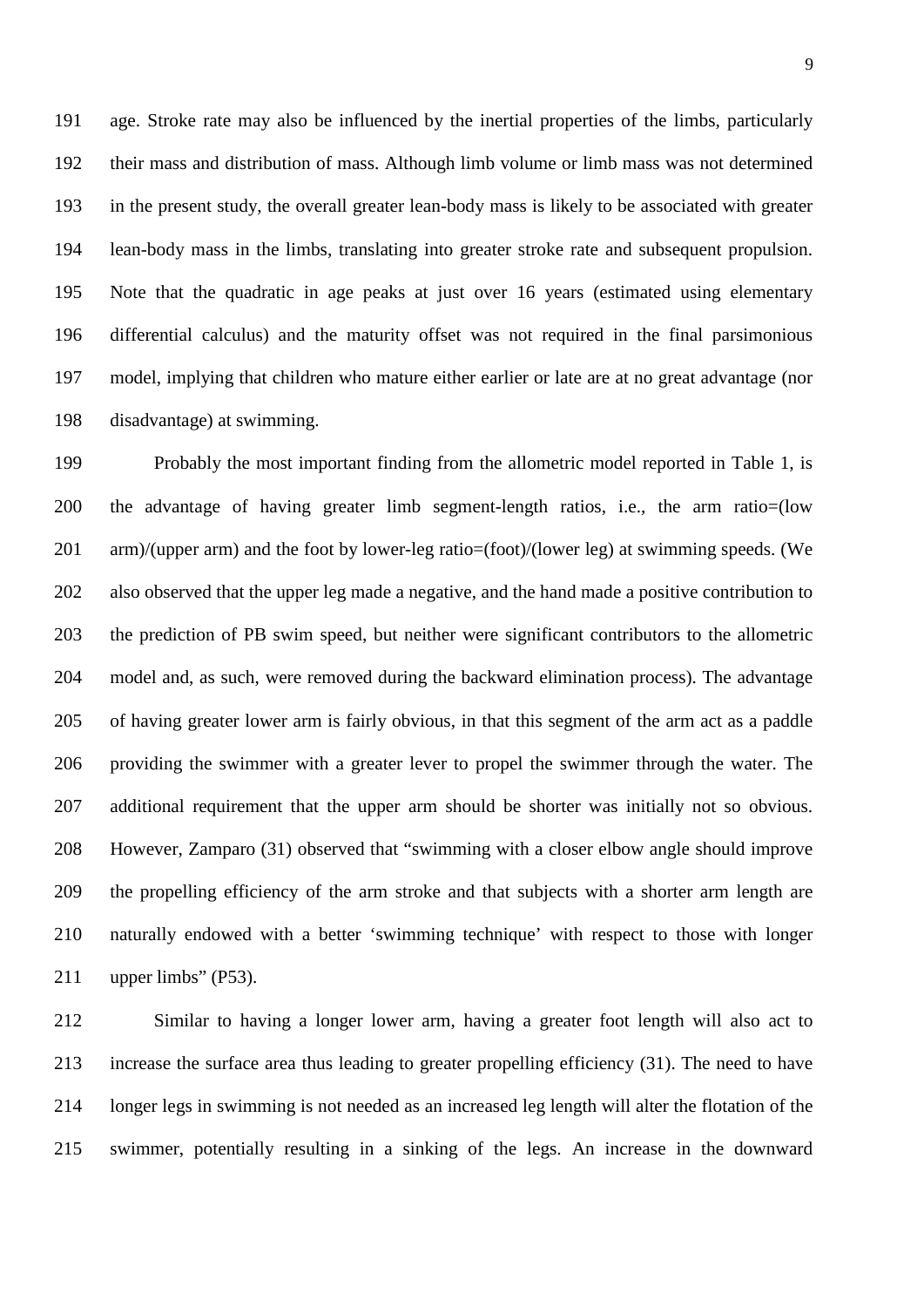inclination of the legs would increase the resistance through the water; therefore increasing the energy cost of swimming (5, 6, 7, 30). This may at least partially explain the advantage of having shorter lower legs. In their well-read and highly-cited book, Astrand and Rodahl (1) explain why, theoretically, the energy demand of running or swimming a relatively short distance (reflected in the maximum speed) should be approximately dimensionless in terms of body size across a range of similar animals of different sizes. Note that this in contrast with the energy demand of running longer distances (run times) thought to be proportional to  $223 \text{ M}^{0.333}$ , a difference that probably reflects the gravitational effects of running longer distances that is absent when swimming. The authors go on to explain that speed is a function of stride or stroke length and the number of movements per unit of time. Hence maximal speed is 226 proportional to a linear length of body size  $(L)$  divided by  $(T)$  (also proportional to  $L$ ), i.e.,  $L$ .  $L^{-1} = 1$ . They provide the example of "a blue whale of 100 tons and a dolphin of 80 kg attain the same steady-state speed of about 15 knots". Of course, the theory relies of the assumption that the animals are "geometrically" similar. In humans, this is not the case (25). The current study was able to support this theory to some extent. The limb segment-length exponents (the numerator and denominator) nearly cancel themselves out as seen with the limb-segment length ratios in Table 1, the exception being lean body mass exponent (k=0.331). This 233 suggests that swim speed is approximately proportion a linear  $L = M^{0.333}$  dimension of body size (in this case lean body mass), recognizing that in humans, muscle mass increases at a rate greater than that assumed by geometric similarity (24). Geometric dissimilarity, i.e., allometric change may also be important when further change may occur, as is the case with changes in growth as adolescents undergo maturation. Future research employing a longitudinal design would be needed to establish the impact of geometric dissimilarity on athletic performance through adolescence.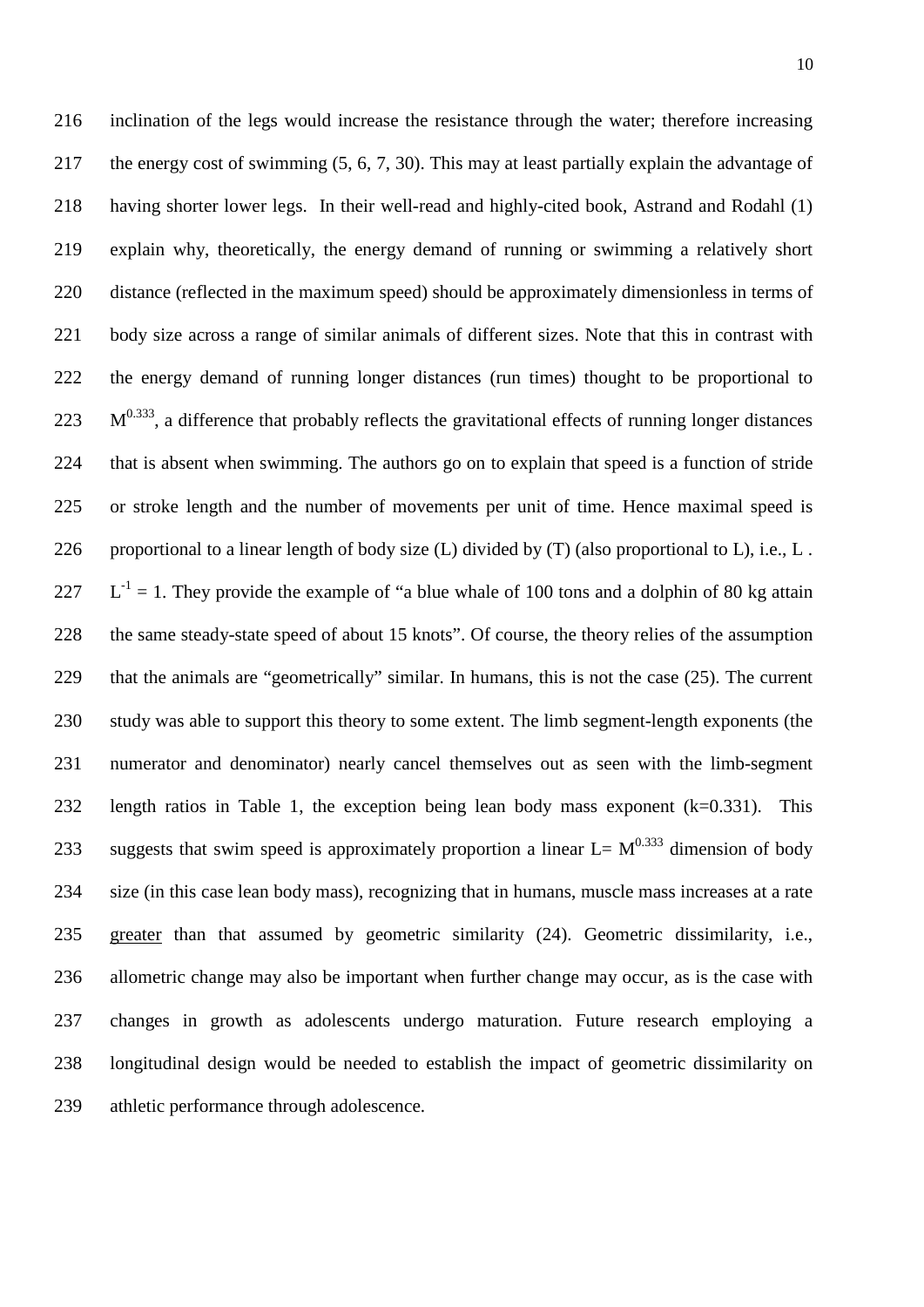In conclusion, the 100 m personal best swim speeds of national-standard children and 241 adolescents was strongly associated (adjusted  $R^2 = 83.8\%$ ; standard error being 0.0462 or expressed as an error ratio = 4.7%, having taken antilogs) with lean body mass and with two segment-length ratios, (low arm)/(upper arm) and (foot)/(lower leg), having controlled for the developmental changes of age and maturation. Collectively, the results of the present study suggest that where coaches and scientists employ anthropometry for talent identification or athlete monitoring purposes, they would benefit from an awareness of the above mentioned segment-length ratios. How such limb length ratios relate to swimming performance over time would be an interesting future research avenue, although a longitudinal design would be needed to accomplish this.

 The advantage of having a longer lower arm is fairly obvious but to have, at the same time, a shorter upper arm (either by adopting a closer elbow angle technique or possessing a naturally endowed shorter upper arm) is a new insight into better swimming performance. The same could be said of having a greater foot-to-lower leg ratio, with a greater foot size and a shorter lower leg length to reduce the downward inclination of longer legs that may reduce drag and hence water resistance. Identifying these ratios was made possible by adopting a multiplicative allometric model that was able to confirm, theoretically, swimming speeds are close to being body-size independent. The exponents (the numerator and denominator) of both ratios appear to cancel each other out, suggesting that the advantage of having longer levers is site- or segment-length specific rather than a general whole-body advantage. The only exception to the independence assumption (that assumes humans are geometrically 261 similar) was the observation that having a greater lean body mass,  $(LBM)^{0.331}$  was an additional advantage to personal-best 100 m swim speeds. Apart from the obvious interpretation that greater lean body mass is associated with greater muscle mass and hence with greater PB swim speeds, the positive contribution that LBM makes to allometric model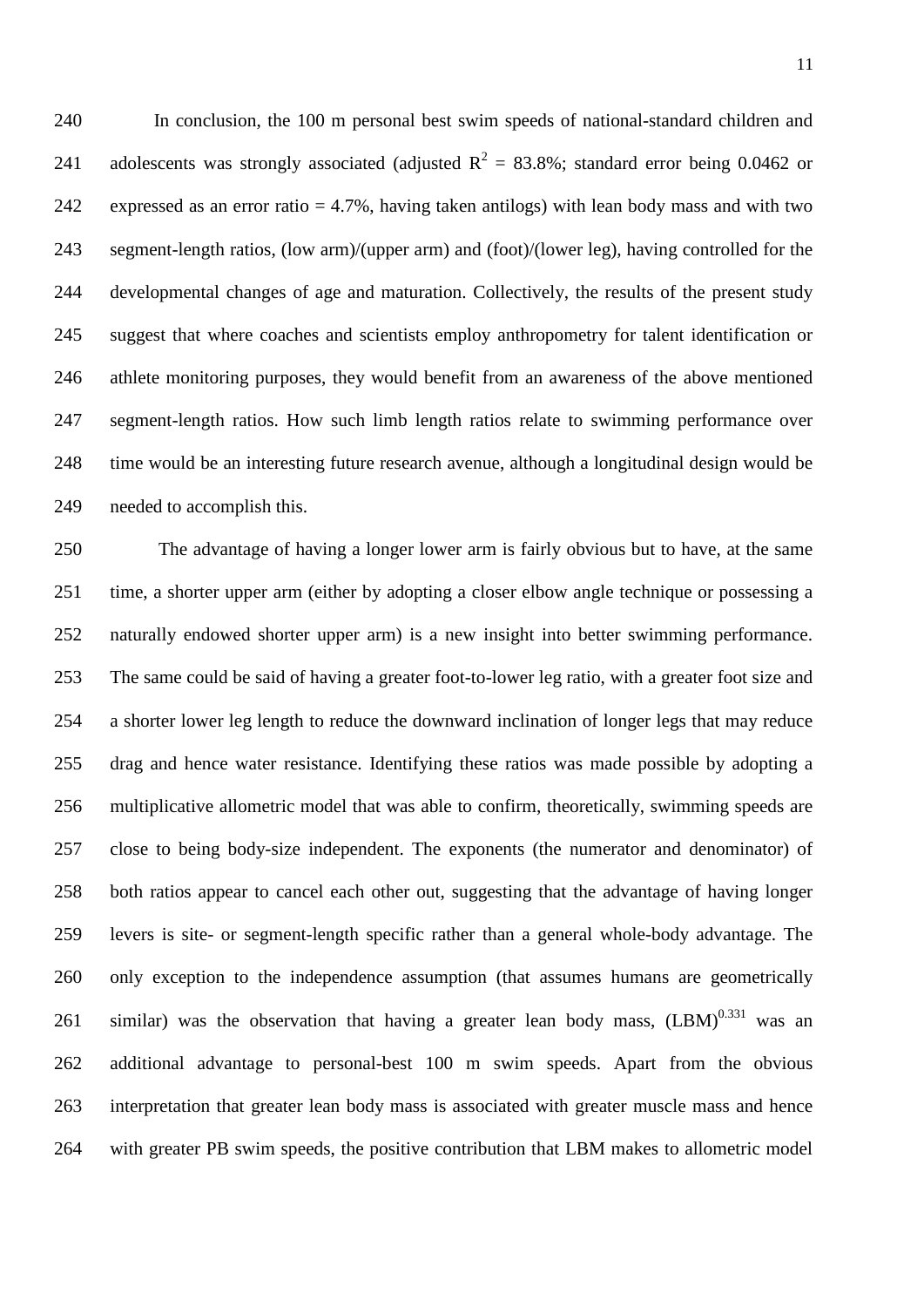could be explained by the fact that humans are not geometrically similar and that human muscle mass has been shown to increase at a greater rate than that assumed by geometrically similarity in athletic populations (25).

 **Acknowledgements:** We would like to thank Daisy Bond and Laura Goodson for their help with data collection. No funds were received for the preparation of this manuscript. There were no conflicts of interests. The results of this study do not constitute endorsement by the ACSM.

#### **References**

- 275 1. Astrand PO, Rodahl K. Textbook of Work Physiology, 3<sup>rd</sup> Edition. New York: McGraw-Hill. 1986, Pp 396-406.
- 2. Bustamante Valdivia A, Maia J, Nevill A. Identifying the ideal body size and shape characteristics associated with children's physical performance tests in Peru. *Scand J Med Sci Sports*. 2014; epub ahead of print
- 3. Carter JEL. *Physical Structure of Olympic Athletes: part 1,* The Montreal Olympic Games Anthropological Project. Medicine and Sport Vol 16, Basel: Karger, 1982. Pp25-52.
- 4. [Caruso JF,](http://www.ncbi.nlm.nih.gov/pubmed?term=Caruso%20JF%5BAuthor%5D&cauthor=true&cauthor_uid=22090004) [Daily JS,](http://www.ncbi.nlm.nih.gov/pubmed?term=Daily%20JS%5BAuthor%5D&cauthor=true&cauthor_uid=22090004) [Mason ML,](http://www.ncbi.nlm.nih.gov/pubmed?term=Mason%20ML%5BAuthor%5D&cauthor=true&cauthor_uid=22090004) et al. Anthropometry as a predictor of vertical jump heights derived from an instrumented platform. *J Strength Cond Res*. 2012;26: 284- 292.
- 5. Chatard JC, Lavoie JM, Lacour JR. Analysis of determinants of swimming economy in front crawl. *Eur J Appl Physiol.* 1991;61:88–92.
- *6.* Chatard JC, Lavoie JM, Lacour JR. Energy cost of front crawl swimming in women. *Eur J Appl Physiol.* 1991;63:12–16.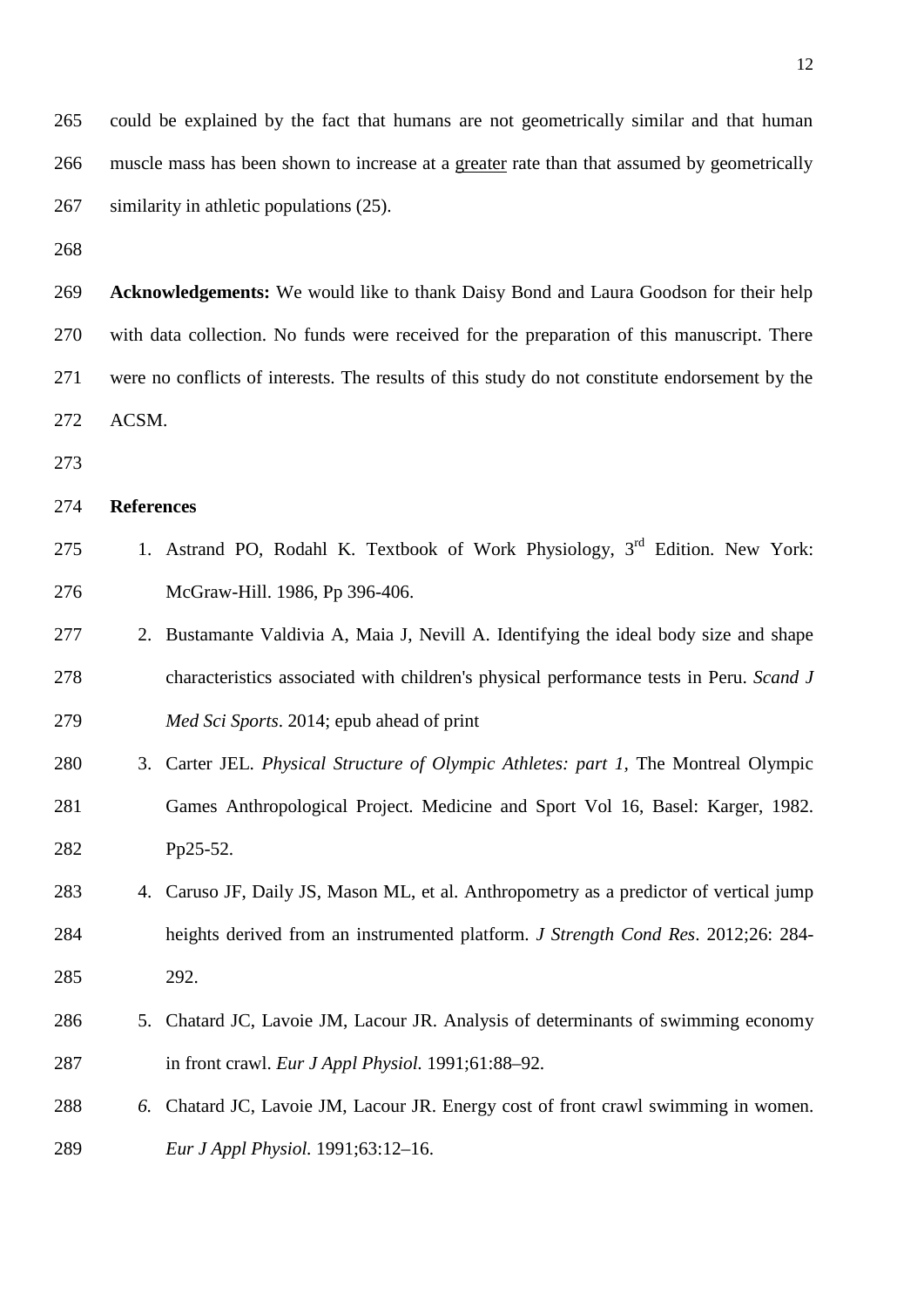| 290 | 7. Chatard JC, Padilla S, Cazorla G, Lacour JR. Influence of body height, weight,       |
|-----|-----------------------------------------------------------------------------------------|
| 291 | hydrostatic lift and training on the energy cost of the front crawl. NZL Sports Med.    |
| 292 | 1985;13:82-84.                                                                          |
| 293 | 8. Draper NR. Smith H. Applied regression analysis. $2^{nd}$ Edition, New York, Wiley.  |
| 294 | 1981, pp 294-352.                                                                       |
| 295 | 9. Durnin JV, Womersley J. Body fat assessed from total body density and its estimation |
| 296 | from skinfold thickness: measurements on 481 men and women aged from 16 to 72           |
| 297 | years. Br J Nutr. 1974;32(1):77-97.                                                     |
| 298 | 10. FINA: Federation Internationale De Natation. Talent Identification programmes.      |
| 299 | Available from: http://www.fina.org/, 2014. Accessed 18 <sup>th</sup> September 2014.   |
| 300 | 11. Fritzdorf SG, Hibbs A, Kleshnev V. 'Analysis of speed, stropke rate, and stroke     |
| 301 | distance for world-class breaststroke swimming. <i>J Sport Sci.</i> 2009; 27:373-378.   |
| 302 | 12. Geladas ND, Nassis GP, Pavlicevic S. Somatic and physical traits affecting sprint   |
| 303 | swimming performance in young swimmers. Int J Sports Med. 2005;26:139-144.              |
| 304 | 13. Green L, Gabriel DA. Anthropometrics and electromyography as predictors for         |
| 305 | maximal voluntary isometric arm strength. J Sport Hlth Sci. 2012;1:107-113.             |
| 306 | 14. Hahn A. Identification and selection of talent in Australian rowing. Excel.         |
| 307 | 1990;6(3):5-11.                                                                         |
| 308 | 15. Jürimäe J, Haljaste K, Cicchella A, et al. Analysis of swimming performance from    |
| 309 | physical, physiological and biomechanical parameters in young swimmers. Ped Exerc       |
| 310 | Sci. 2007;19:70-81.                                                                     |
| 311 | 16. Keskinen KL, Tilli LJ, Komi, PV. Maximum velocity swimming: Interrelationships of   |
| 312 | stroking charateristics, force production and anthropometric variables. Scand J Sports  |
| 313 | Sci. 1989;11:97-92.                                                                     |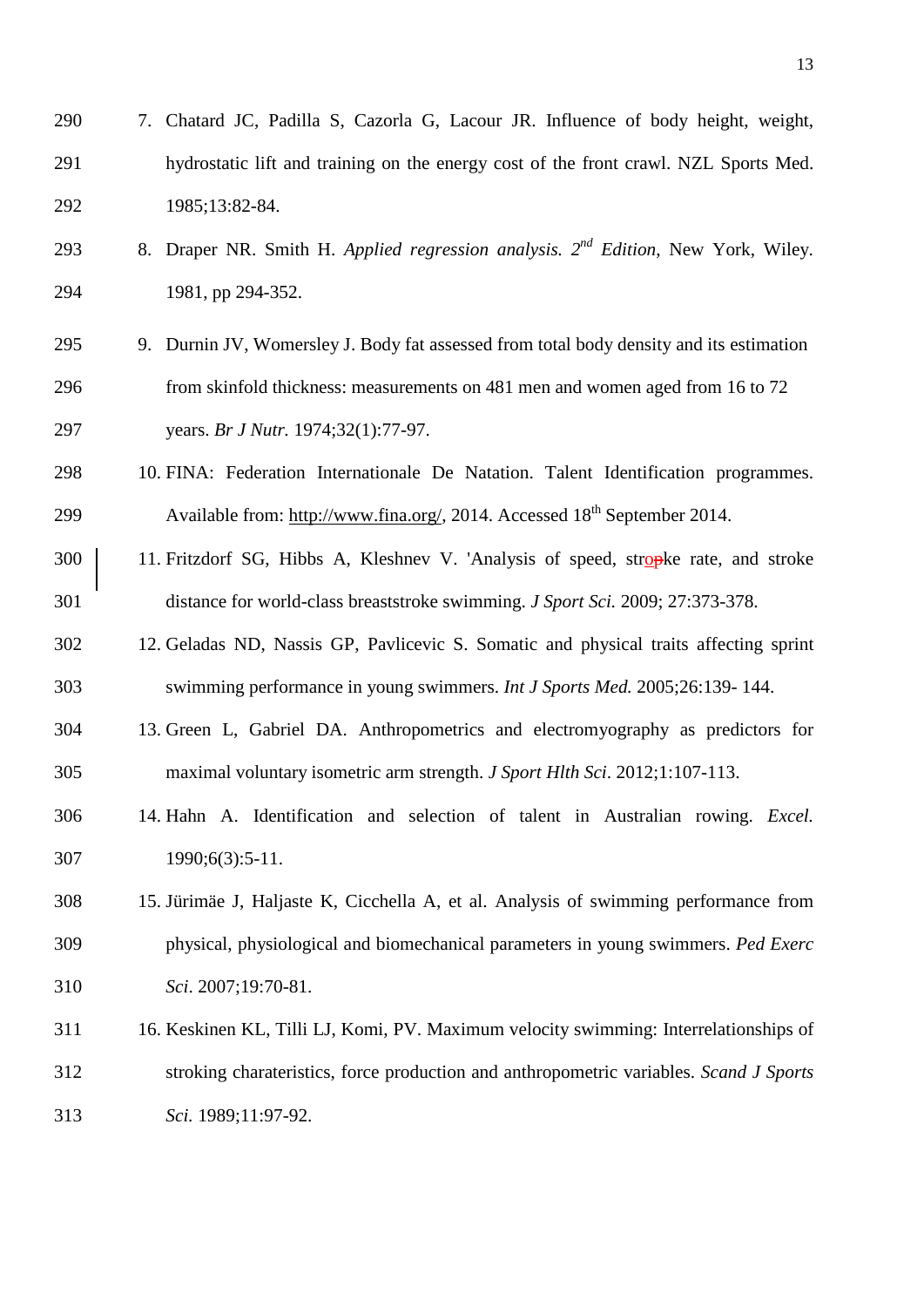| 314 | 17. Kjendlie PL, Stallman RK, Stray-Gundersen J. Adults have lower stroke rate during           |
|-----|-------------------------------------------------------------------------------------------------|
| 315 | submaximal front crawl swimming than children. Eur J Appl Physiol. 2004;91:649-                 |
| 316 | 655.                                                                                            |
| 317 | 18. Malina R, Bouchard C, Bar-Or O. Growth, Maturation, and Physical Activity. 2nd ed.          |
| 318 | Champaign: Human Kinetics 2004, pp 72-73.                                                       |
| 319 | 19. Mevaloo SF, Shahpar FM. Talent Identification Programmes. 17 <sup>th</sup> FINA World Sport |
| 320 | "Medicine Congress. Enhancing Performance: The Healthy Aquatic Athlete". 2008.                  |
| 321 | Available from: http://www.fina.org/H2O/index.php/ Accessed 18 <sup>th</sup> September 2014.    |
| 322 | 20. Mirwald RL, Baxter-Jones A, Bailey DA, Beunen GP. An Assessment of Maturity                 |
| 323 | from Anthropometric Measurements. Med Sci Sports Exerc. 2002;34:689-694.                        |
| 324 | 21. Morais JE, Jesus S, Lopes V, et al. Linking selected kinematic, anthropometric and          |
| 325 | hydrodynamic variables to young swimmer performance. Ped Exerc Sci. 2012;24:649-                |
| 326 | 664.                                                                                            |
| 327 | 22. Nevill A. Why the analysis of performance variables recorded on a ratio scale will          |
| 328 | invariably benefit from a log transformation. J Sports Sci. 1997:15:457-458.                    |
| 329 | 23. Nevill AM, Ramsbottom R, Williams C. Scaling physiological measurements for                 |
| 330 | individuals of different body size. Eur J Appl Physiol.1992;65:110-117.                         |
| 331 | 24. Nevill AM, Markovic G, Vucetic V, Holder RL. Can greater muscularity in larger              |
| 332 | individuals resolve the 3/4 power-law controversy when modelling maximum oxygen                 |
| 333 | uptake? Ann Hum Biol. 2004;31(4):436-445.                                                       |
| 334 | 25. Nevill AM, Stewart AD, Olds T, Holder R. Are adult physiques geometrically similar?         |

 The dangers of allometric scaling using body mass power laws. *Am J of Phys Anthropol*. 2004;124:177-182.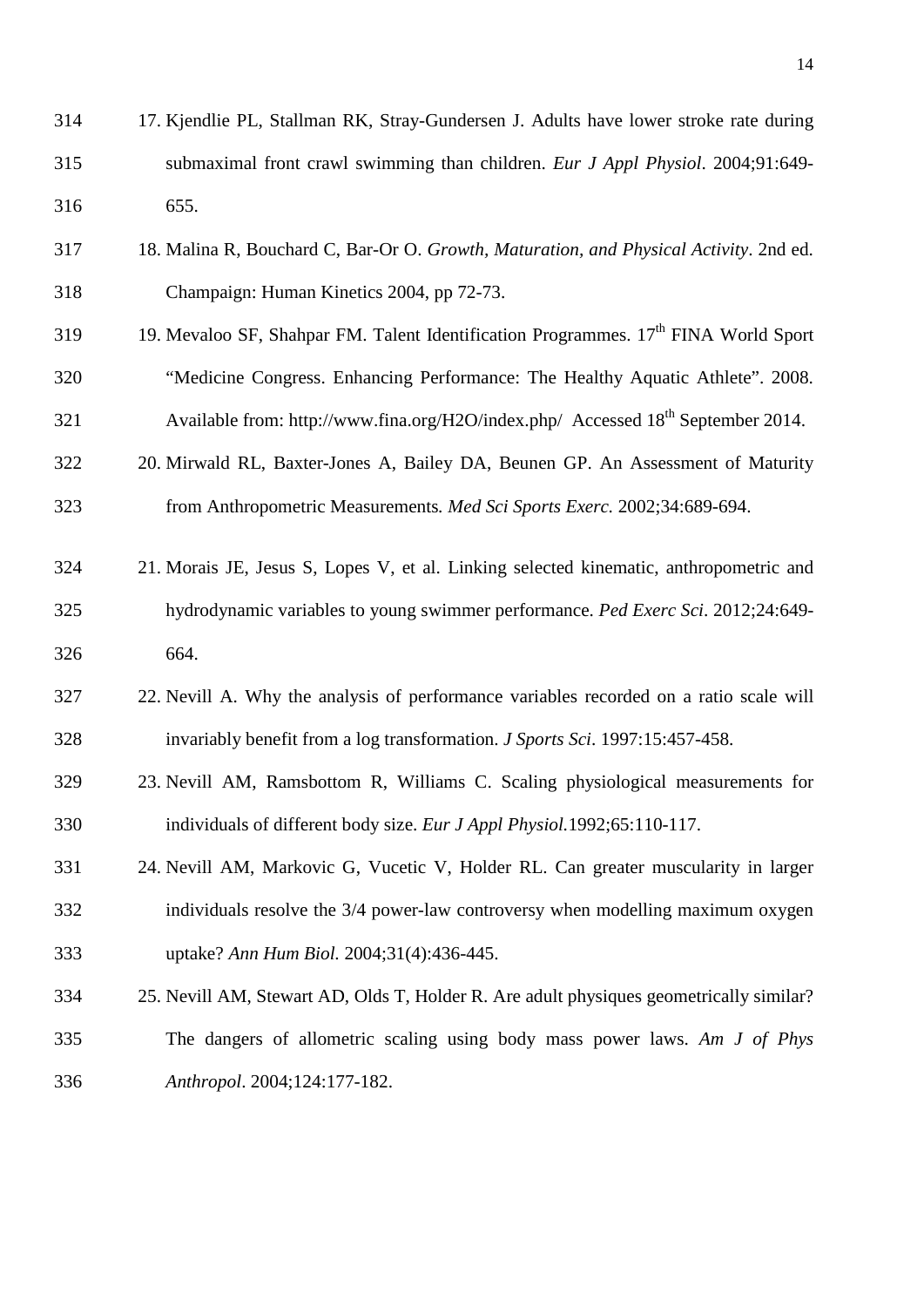- 26. Nevill A, Tsiotra G, Tsimeas P, Koutedakis Y. Allometric Associations Between Body Size, Shape, and Physical Performance of Greek Children. *Pediatr Exerc Sci*. 2009;21:220-232.
- 27. Pelayo P, Sidney M, Kherif T, Chollet D, Tourney C. Stroking charateristics in freestyle swimming and relationships with anthropometric charateristics. *J Appl Biomech*. 1996;12:197-206.
- 28. Stewart A, Marfell-Jones M, Olds T, de Ridder H. International standards for anthropometric assessment. ISAK: Lower Hutt, New Zealand, 2011. Pp57-72
- 29. Toussaint HM, Janssen T, Kluft M. Effect of propelling surface size on the mechanics and energetics of front crawl swimming. *J Biomech.* 1991;24:205-2011.
- 30. Zamparo P, Capelli C, Termin B, Pendergast DR, di Prampero PE. Effects of the underwater torque on the energy cost, drag and efficiency of front crawl swimming. *Eur J Appl Physiol.* 1996;6:195–201.
- 31. Zamparo P, Pendergast DR, Termin B, Minetti AE. Economy and efficiency of swimming at the surface with fins of different size and stiffness. *Eur J Appl Physiol.* 2006;96:459-470.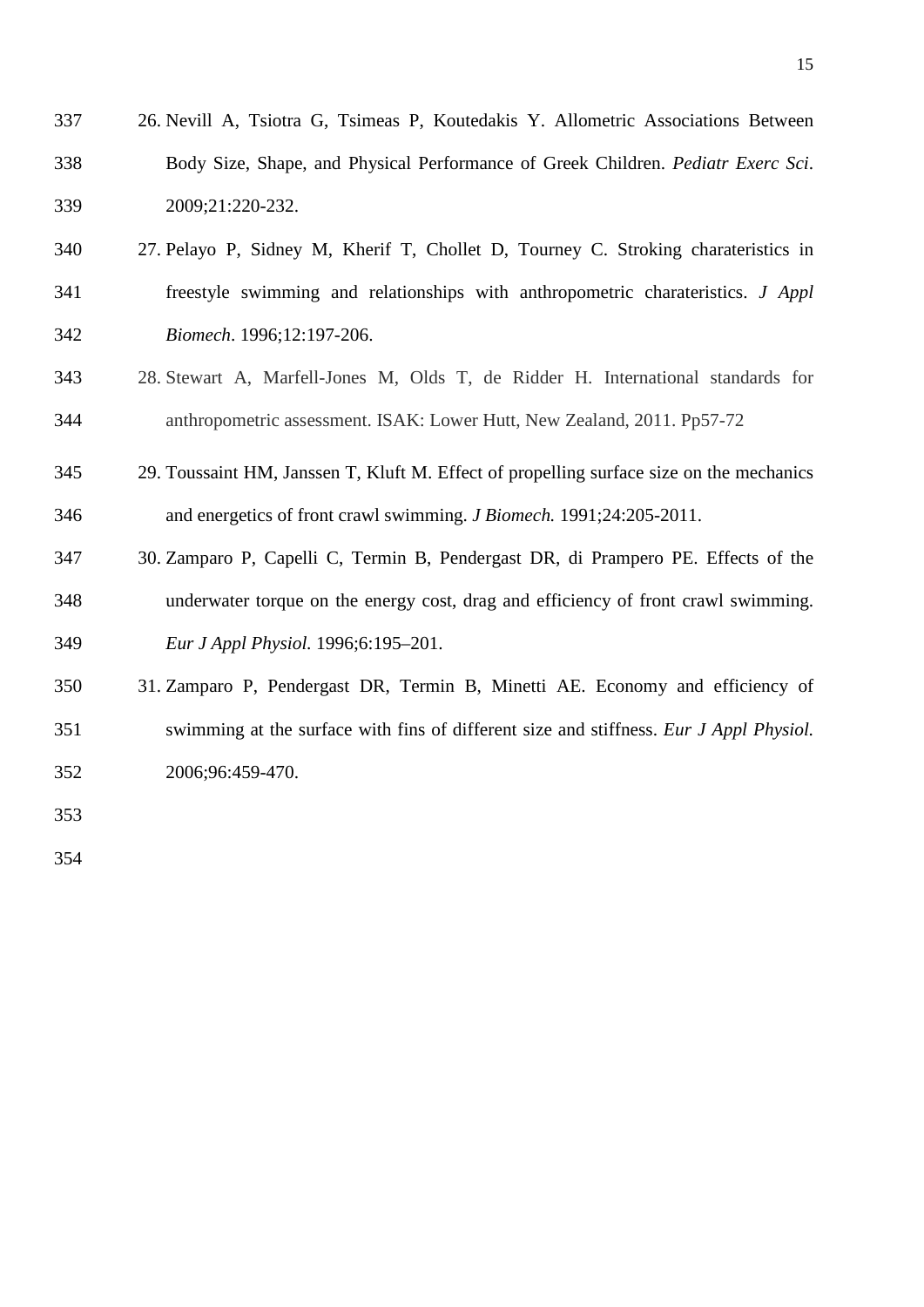# **TABLE CAPTIONS**

- **Table 1** The estimated body-size and limb segment-length parameter (B) obtained from the
- regression analysis predicting log-transformed 100 m PB swim speeds (Eq. 2).